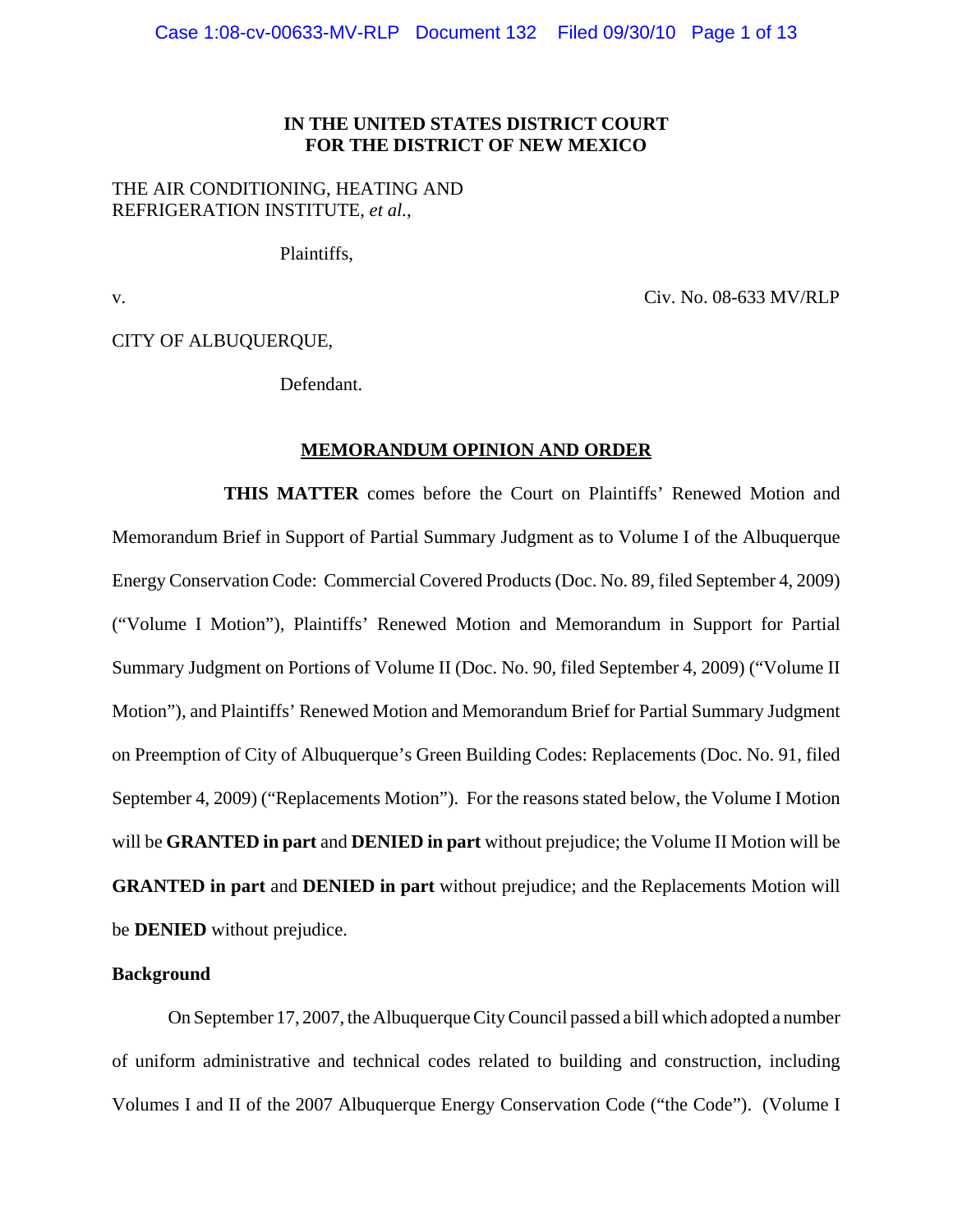Motion  $\P$  1 at 7). The Code "regulate [s] the design and construction of buildings for the effective use of energy." (Vol. I § 1.2 at 1, Doc. No. 39-2, filed September 12, 2008; Vol. II § 101.3 at 1, doc. No. 39-6, filed September 12, 2008). Volume I applies to commercial and multi-family buildings. (Vol. I § 2.2 at 2). Volume II applies to one- and two-family detached dwellings and townhouses. (Vol. II § 101.2 at 1).

Plaintiffs, three trade associations representing manufacturers, distributors and installers of heating, ventilation, air conditioning ("HVAC") products and water heaters, and twelve local distributors and contractors who sell and install HVAC products, assert that certain portions of the Code are preempted by federal law. (*See* Volume I Motion at 4).

## **Volume I Motion**

Volume I provides three ways in which commercial and multi-family buildings can comply with the Code: two performance-based compliance paths and one prescriptive compliance path. Regarding the first performance-based compliance path, Volume I states that the provisions of the Code do not apply to buildings certified as LEED Silver or greater ("the LEED compliance path"). (*See* Vol. I § 2.4(b) at 2). Under the second performance-based compliance path, HVAC systems and equipment comply with the Code "if the *proposed building* is 30% more energy efficient than a *baseline building* that meets the minimum standards of ASHRAE Standard 90.1-1999" ("the 30% compliance path"). (*See* Vol. I §§ 6.2.1(b) and 6.5.1 at 13-14) (*emphasis in original*). The prescriptive compliance path, which is limited to small retail and office buildings, requires that the HVAC system and equipment comply with minimum efficiency standards. (*See* Vol. 1 §§6.2.1(a), 6.3, 7.2.1(a), 7.3.2). The prescriptive compliance path prescribes minimum efficiency standards for products that are more stringent than the applicable federal standards for those products and, in some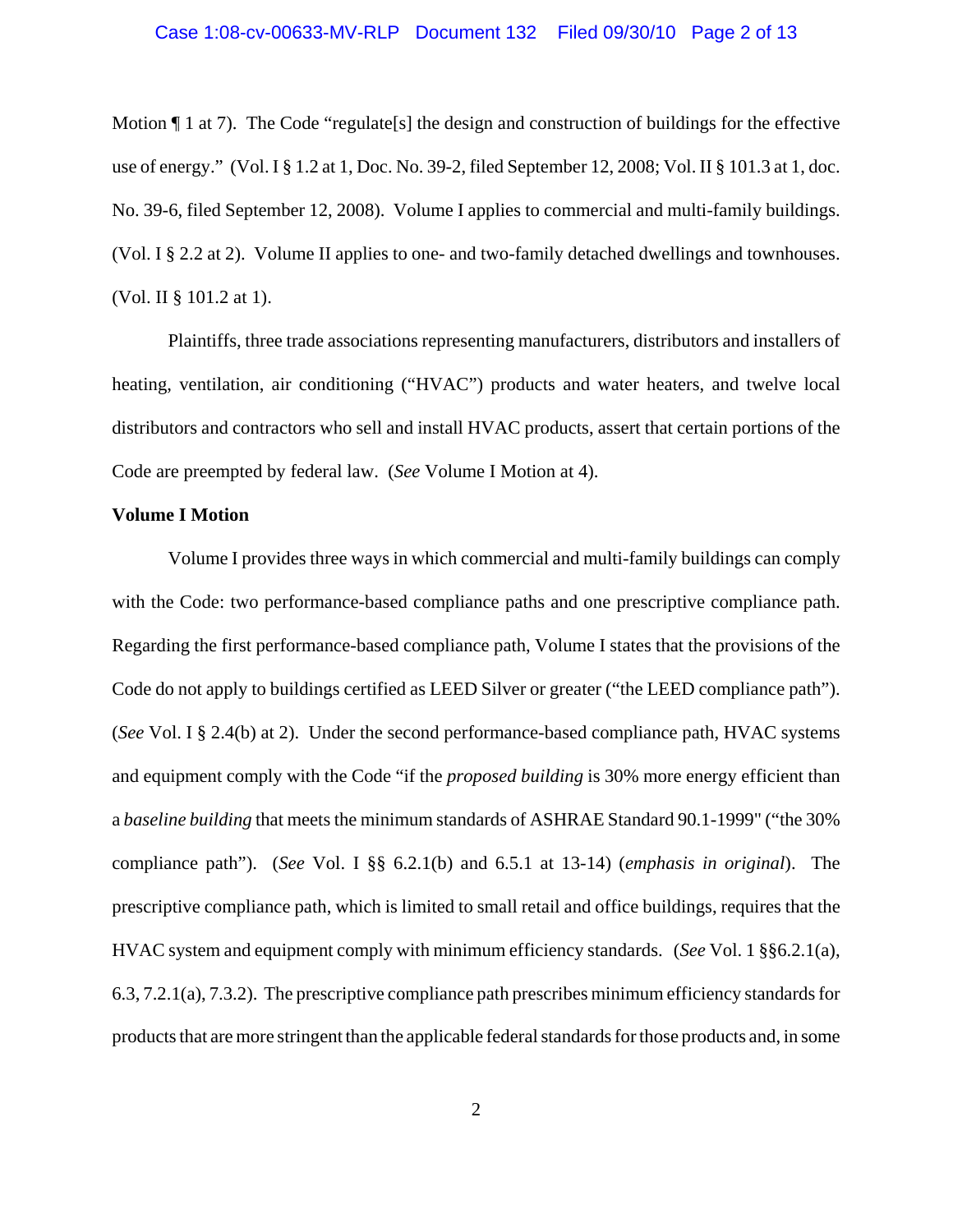## Case 1:08-cv-00633-MV-RLP Document 132 Filed 09/30/10 Page 3 of 13

cases, prescribes additional minimum efficiency requirements not required by federal law. (Motion ¶¶ 6-17 at 8-11).

Plaintiffs assert that Volume I is preempted by 42 U.S.C.  $\S$  6316(b)(2)(A) because "the provisions of Volume I of the 2007 Albuquerque Energy Conservation Code requir[e] the use of heating, ventilation, or air conditioning products or water heaters with energy efficiency standards more stringent than federal standards." (Volume I Motion at 3-4, 14-16).

In determining whether a statute preempts state law, the Court's "primary task in interpreting statutes [is] to determine congressional intent, using traditional tools of statutory construction." *Russell v. United States*, 551 F.3d 1174, 1178 (10th Cir. 2008). The Court "begin[s] by examining the statute's plain language, and if the statutory language is clear, [the] analysis ordinarily ends." *Id.* ("it is an elemental canon of statutory construction that where a statute expressly provides a particular remedy or remedies, a court must be chary of reading others into it"). "If the statute's plain language is ambiguous as to Congressional intent, [the Court] look[s] to the legislative history and the underlying public policy of the statute." *Id.*

The preemption statute states:

A standard prescribed or established under section 6313(a) of this title shall, beginning on the effective date of such standard, supersede any State or local regulation concerning the energy efficiency or energy use of a product for which a standard is prescribed or established pursuant to such section.

42 U.S.C. § 6316(b)(2)(A). The plain language of the preemption statute makes clear that Congress intended the preemption to be broad in scope. (*See* Mem. Op. and Order at 12-13, Doc. No. 61, filed October 3, 2008 (the use of the word "concerning" suggests that Congress intended the preemption provision to be expansive)). Congress recognized that the National Appliance Energy Conservation Act "preempts state law under most circumstances." H. Rep. 100-11 at 19 (March 3, 1987).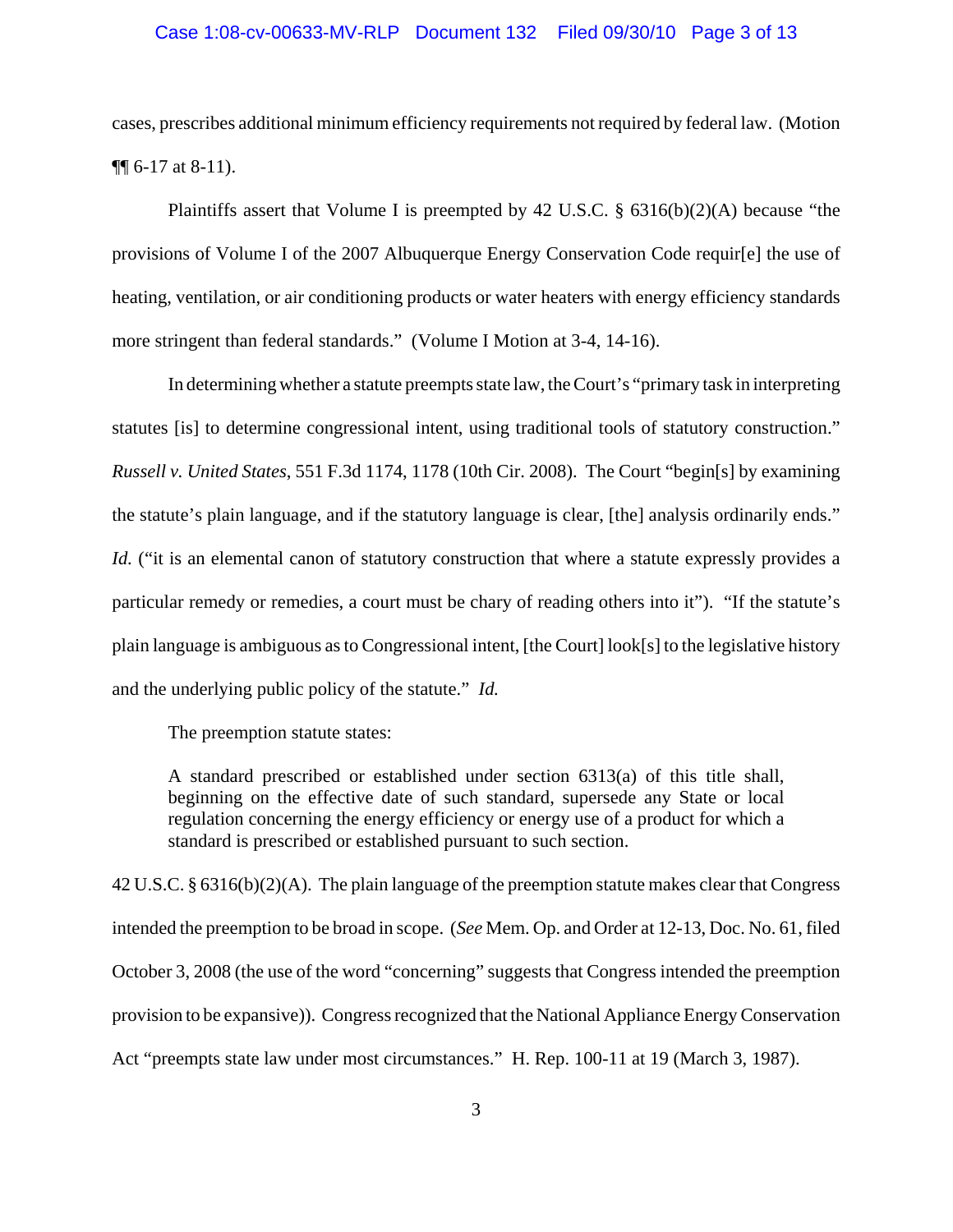## Case 1:08-cv-00633-MV-RLP Document 132 Filed 09/30/10 Page 4 of 13

The City argues the prescriptive compliance path is not preempted because there are other lawful compliance paths. According to the City, because the 30% compliance path is a lawful performance-based compliance path, "the prescriptive path - which is only available to buildings under 20,000 square feet - would be saved from preemption under the following case law as a lawful alternative." (Response at 39-41, Doc. No. 118, filed January 26, 2010). The City contends that the "optional prescriptive path merely provides guidance as to how the energy goals reflected in the two performance-based paths can be obtained." (*Id.* at 39). The Court disagrees that the prescriptive path merely provides guidance. The prescriptive path sets forth specific requirements that HVAC systems and equipment must meet in order to comply with the Code if a building does not comply with the two performance-based compliance paths. (*See* Vol. I § 2.4(b) at 2, §§ 6.2.1(b) and 6.5.1 at 13-14, and §§6.2.1(a), 6.3, 7.2.1(a), 7.3.2).

The City cites two cases for the proposition that "a local law is not preempted when it presents regulated parties with viable, non-preempted options." (Response at 39-41). In the first case, the United States Supreme Court considered whether state statutes that required hospitals to collect surcharges from patients covered by commercial insurance purchased by health care plans governed by the Employee Retirement Income Security Act ("ERISA") were preempted by ERISA. *See New York State Conf. of Blue Cross & Blue Shield Plans v. Travelers Ins. Co.*, 514 U.S. 645 (1995). The Supreme Court found that an indirect influence resulting from the surcharges does not bind plan administrators to any particular choice and consequently does not function as a regulation of an ERISA plan itself, and held that those statutes do not bear the requisite "connection with" ERISA plans to trigger preemption. (*Id.* at 659-661). The City does not point to anywhere in the case where the Supreme Court stated that a local law is not preempted when it presents regulated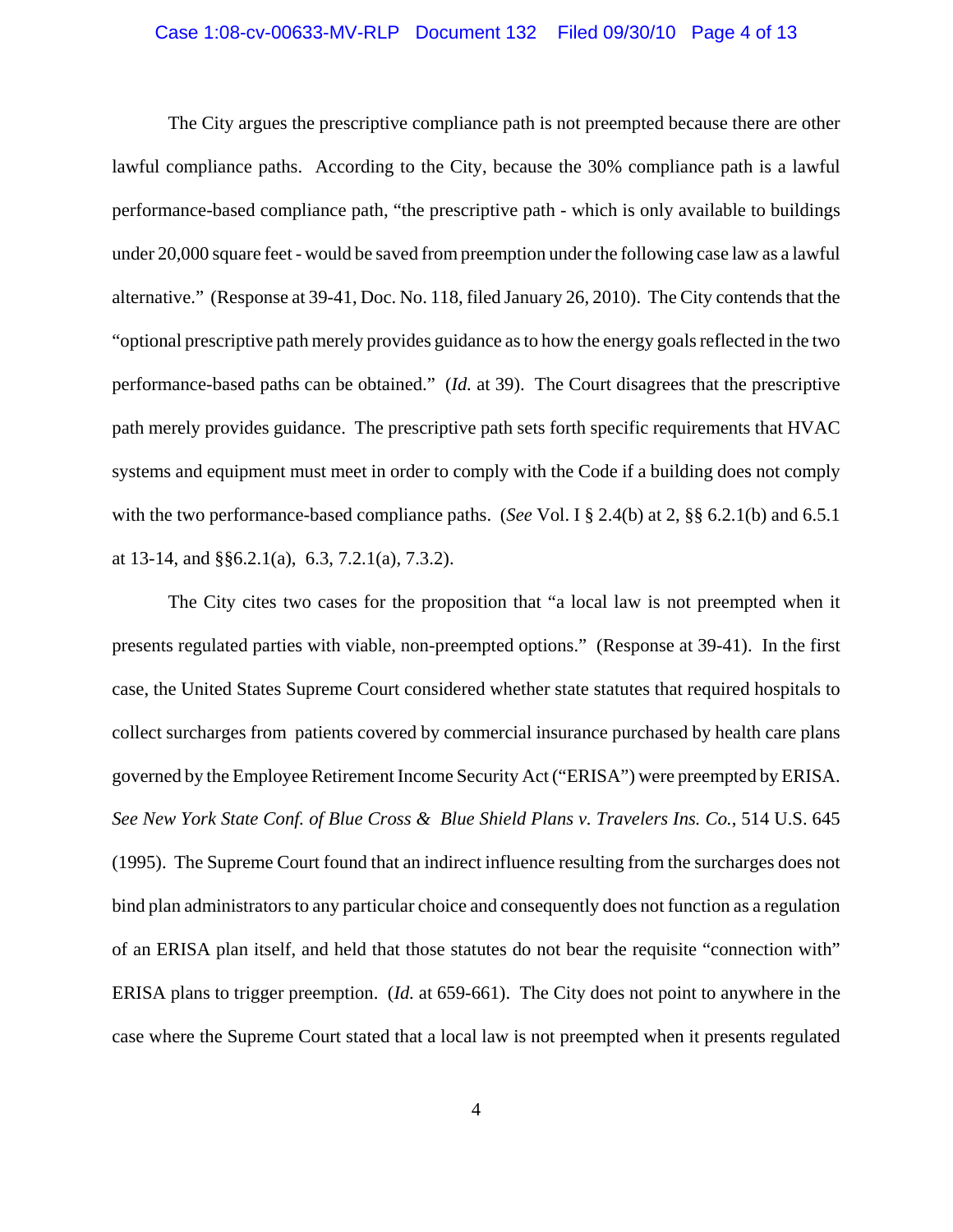parties with viable, non-preempted options*.*

The second case cited by the City, a district court case from the Southern District of New York, does state that "a local law is not preempted when it only indirectly regulates parties within a preempted field and presents regulated parties with viable, non-preempted options, as held in *Travelers Insurance* and *Dillingham Construction*." *Metropolitan Taxicab Bd. of Trade v. City of New York*, 633 F.Supp.2d 83, 95-96 (S.D.N.Y. 2009). However, the district court for the Southern District of New York does not indicate where *Travelers Insurance* and *Dillingham Construction* hold that a local law is not preempted if it presents "viable, non-preempted options." *Dillingham Construction*, like *Travelers Insurance*, held only that the subject state laws were not preempted because they did not have a "connection with," and therefore did not "relate to," ERISA plans. *California Division of Labor Standards Enforcement v. Dillingham Construction, N.A., Inc.*, 519 U.S. 319, 334 (1997).

The City has not persuaded the Court that a local law is not preempted when it presents regulated parties with viable, non-preempted options. (*See* Mem. Op. and Order at 14, Doc. No. 61, filed October 3, 2008 ("the Court can find no support for the novel proposition that the inclusion of one or more alternatives for compliance in a regulation keeps each of the alternatives from being considered a regulation")). Moreover, concluding that the prescriptive standards in Volume I are not preempted would defeat the purpose behind Section 6297's broad preemption provision. The legislative history indicates that during the 1970s, some states began enacting appliance efficiency standards. S. Rep. No. 110-6 at 3 (January 20, 1987). Consequently, "appliance manufacturers were confronted with the problem of a growing patchwork of differing State regulations which would increasingly complicate their design, production and marketing plans." S. Rep. No. 110-6 at 3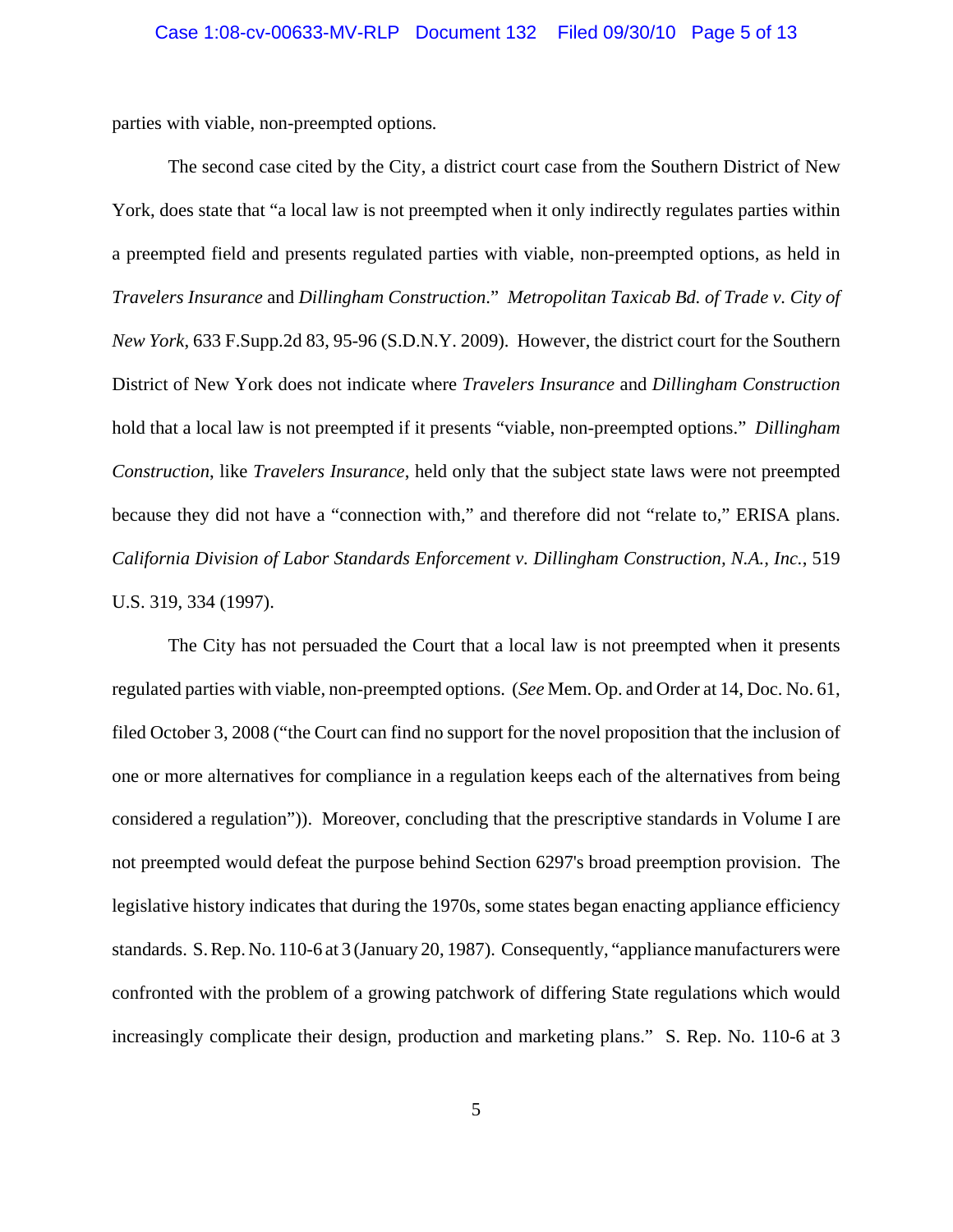## Case 1:08-cv-00633-MV-RLP Document 132 Filed 09/30/10 Page 6 of 13

(January 20, 1987). One purpose of National Appliance Energy Conservation Act is to "reduce the regulatory and economic burdens on the appliance manufacturing industry through the establishment of national energy conservation standards for major residential appliances." S. Rep. No. 110-6 at 1 (January 20, 1987); H. Rep. No. 1000-11 at 24 (March 3, 1987) (legislation "designed to protect the appliance industry from having to comply with a patchwork of numerous conflicting State requirements"). The prescriptive standards in Volume I of the City of Albuquerque's Code, which are more stringent than the federal standards, could complicate the design, production and marketing plans of appliance manufacturers, thus thwarting Congressional intent.

The Court concludes that the prescriptive provisions of Volume I requiring the use of heating, ventilation, or air conditioning products or water heaters with energy efficiency standards more stringent than federal standards are regulations that concern the energy efficiency of covered products and, therefore, are preempted as a matter of law.

Having ruled on that portion of the Motion relating to the prescriptive compliance path, the Court now turns to the two performance-based compliance paths. Plaintiffs contend that some of the performance standards in Volume I are preempted. Plaintiffs' Statement of Undisputed Material Facts contains only one fact that expressly relates to the two performance-based compliance paths. Undisputed Material Fact 17 states: "The City asserts that Volume I provides two 'performancebased' paths to compliance with the requirements of Volume I: LEED Silver certification . . and the 'performance rating method'." (*See* Motion at 11, Fact 17). Plaintiffs present a two-paragraph argument asserting that some of the performance standards and the performance-based compliance paths in Volume I are preempted. (*See* Motion at 15-16 ). Although Plaintiffs address the performance-based compliance paths in more detail in their Reply, the cursory argument in their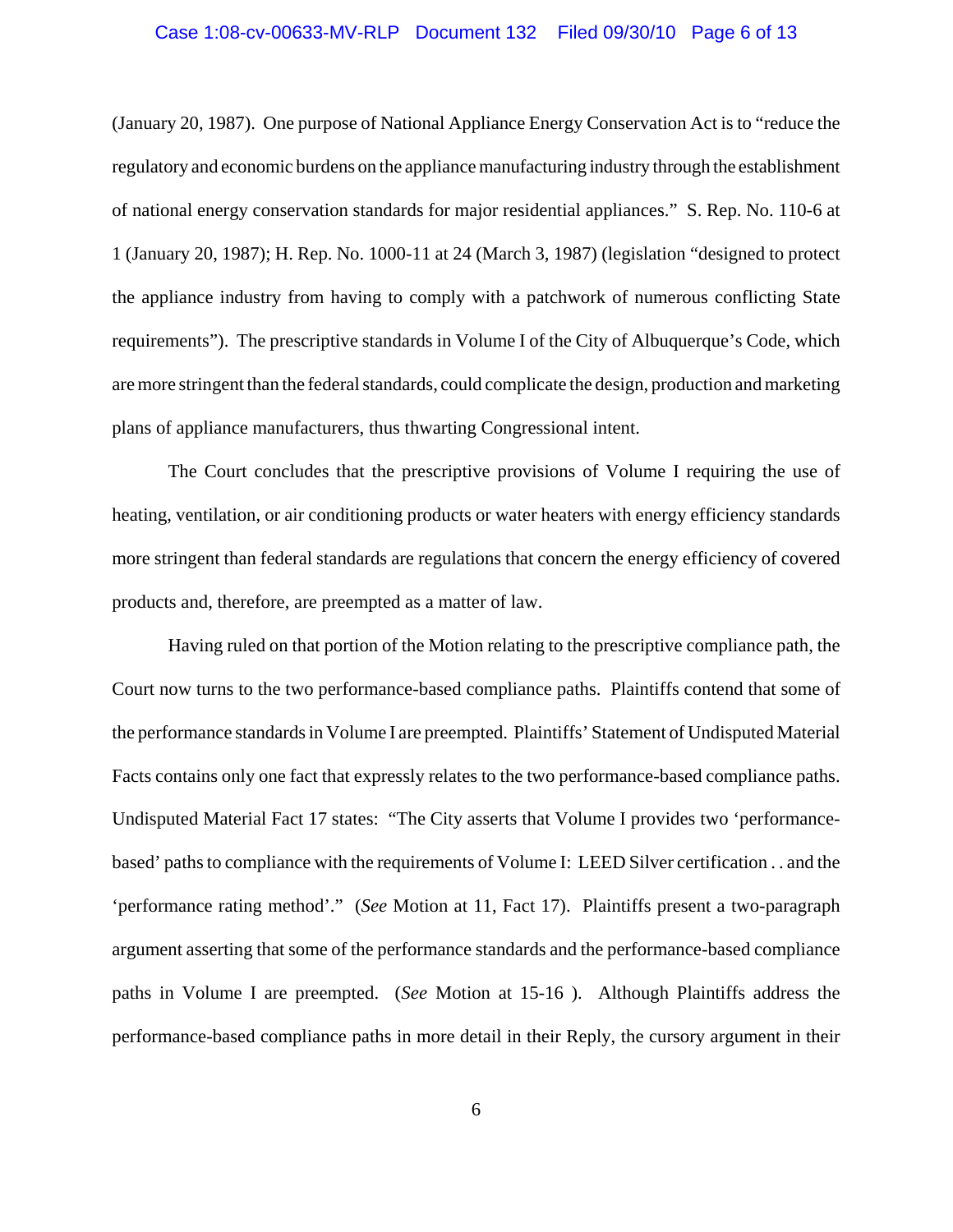## Case 1:08-cv-00633-MV-RLP Document 132 Filed 09/30/10 Page 7 of 13

Motion regarding the performance-based compliance paths, coupled with very few material facts regarding the performance-based compliance paths, has not shown the absence of genuine issues of material fact or demonstrated that Plaintiffs are entitled to judgment as a matter of law. *See Celotex Corp. v. Catrett*, 477 U.S. 317, 330 (1986) (the movant bears the initial burden of making a *prima facie* demonstration of the absence of a genuine issue of material fact and entitlement to judgment as a matter of law); *Beaird v. Seagate Tech., Inc.*, 145 F.3d 1159, 1164 (10th Cir. 1998) (discussing general rule forbidding new arguments in reply); D.N.M.LR-Civ. 56.1(b) (memorandum in support of motion for summary judgment must contain a concise statement of the reasons in support of the motion with authorities and a statement of all of the material facts as to which movant contends no genuine issue exists). The Court will deny without prejudice that portion of Plaintiffs' Motion that seeks to have the performance-based compliance paths declared preempted as a matter of law.

## **Volume II Motion**

Volume II , which applies to one- and two-family detached dwellings and townhouses, provides five options for compliance: (1) Prescriptive, (2) Section 404, (3) Section 405, (3) LEED Silver, and (5) Build Green New Mexico. In their Volume II Motion, Plaintiffs contend that all of the compliance paths, except Section 405, are preempted as a matter of law.

#### Prescriptive Provisions

The Prescriptive provisions of Volume II are similar to the prescriptive provisions of Volume I which the Court concluded concerned the energy efficiency of covered products and, therefore, were preempted as a matter of law. The prescriptive provisions of Volume II require that certain HVAC equipment meet specified energy efficiency standards which exceed the federal standards. (*See* Volume II Motion ¶¶ 5-7 at 7-9; Vol. II §§ 403.1-403.2, Table 403.2). The City,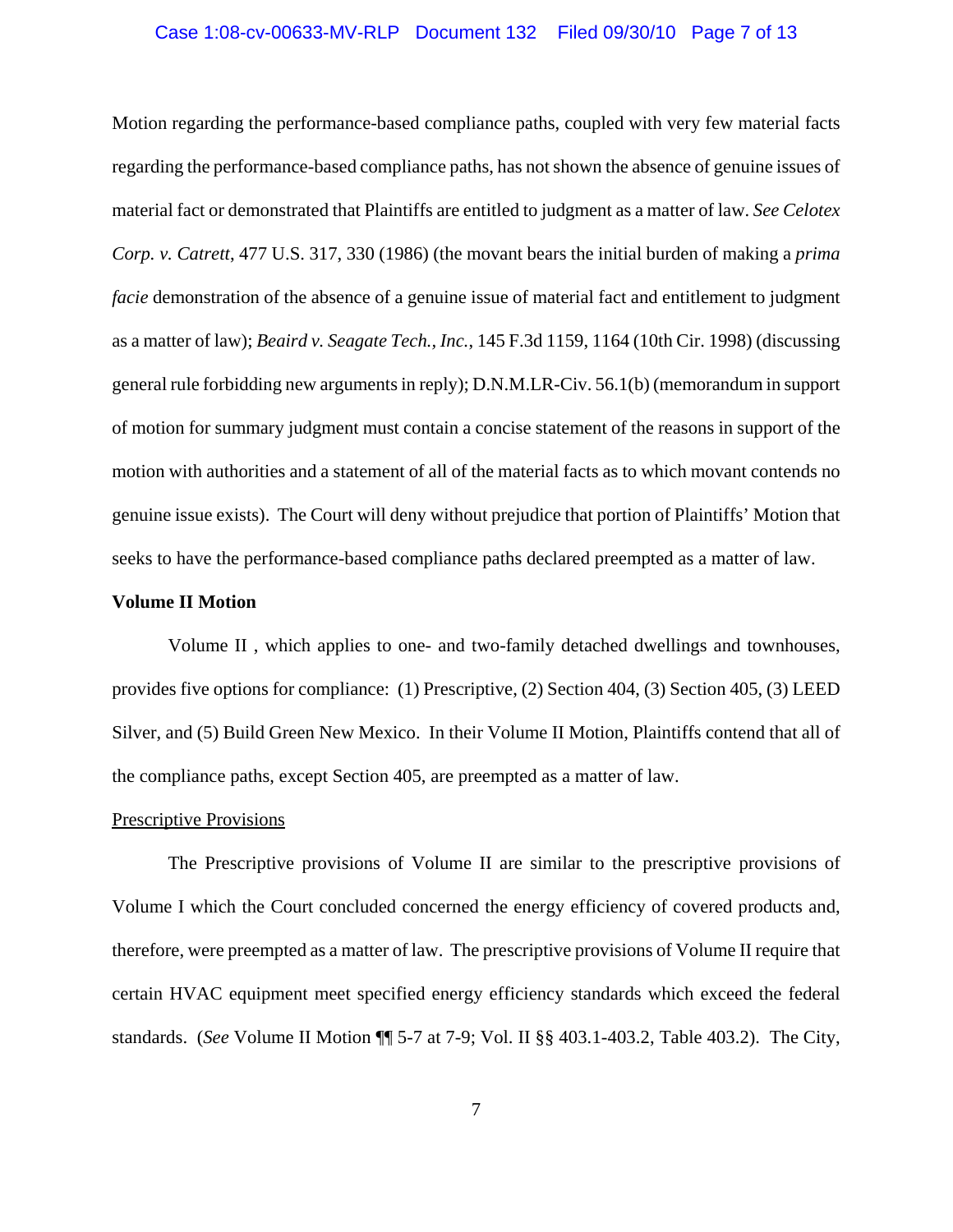## Case 1:08-cv-00633-MV-RLP Document 132 Filed 09/30/10 Page 8 of 13

incorporating its argument from its Volume I response, argues that because Section 405 is a lawful performance-based path, the prescriptive provisions are saved from preemption as lawful alternatives. (*See* Volume II Response at 11, Doc. No. 116, filed January 26, 2010). The Court concludes, for the same reasons that it did regarding the prescriptive provisions in Volume I, that the prescriptive provisions of Volume II are regulations that concern the energy efficiency of covered products and, therefore, are preempted as a matter of law.

## Section 404

Section 404 uses a "standard reference design" which is based on HVAC products that exceed the federal energy efficiency standards for those products. (*See* Volume II Motion ¶ 10 at 10; Vol. II Table 404.5.2(1)). The Court is not persuaded by the City's contention that the standards in Section 404 are "used to calculate the baseline for a performance-based code [but] does not need to be followed when submitting a proposed design." (Volume II Response at 5). Volume II requires that projects comply with Section 404 or other prescriptive or performance provisions. (Volume II § 401.1 at 7). Section 404 is, therefore, a regulation which concerns the energy efficiency or energy use of a covered product.

Under one exception to the preemption statute, "a regulation or other requirement contained in a State or local building code for new construction concerning the energy efficiency or energy use of such covered product is not superseded by this part if the code complies with all of the following requirements . . . ." 42 U.S.C.  $\S$  6297(f)(3). One of those requirements states:

If the code uses one or more baseline building designs against which all submitted building designs are to be evaluated and such baseline building designs contain a covered product subject to an energy conservation standard . . . the baseline building designs are based on the efficiency level for such covered product which meets but does not exceed such standard . . . .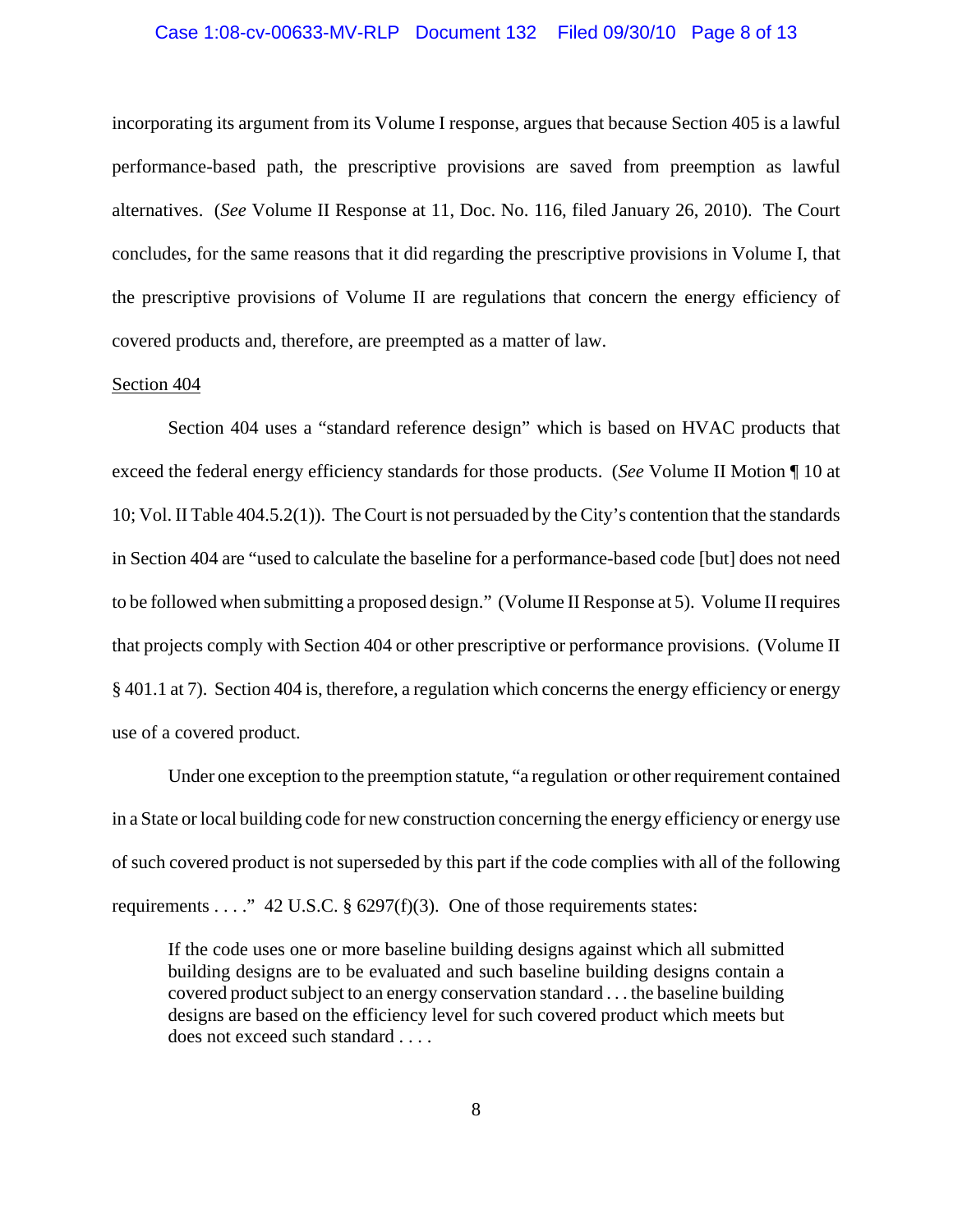42 U.S.C. § 6297(f)(3)(D). Because its standard reference design is based on efficiency levels which exceed the federal efficiency standards, Section 404 does not qualify for the new building exception to the preemption statute.

#### LEED Silver and Build Green New Mexico

Leadership in Energy and Environmental Design ("LEED") is a voluntary rating system for "green" building certification. (*See* Motion ¶ 11 at 10). Volume II provides that "LEED H Silver certification . . . [is] deemed to meet, or exceed, the energy efficiency required by this code." (Volume II § 103.2 at 4). Build Green New Mexico is a voluntary program, similar to LEED for Homes. (*See* Motion ¶ 13 at 11). Volume II provides that "Build Green New Mexico Silver certification [is] deemed to meet, or exceed, the energy efficiency required by this code." (Volume II § 103.2 at 4).

The preemption statute preempts "any State or local regulation concerning the energy efficiency or energy use of *a product* for which a standard is prescribed or established pursuant to such section." 42 U.S.C. § 6316(b)(2)(A) (*emphasis added*). The National Appliance Energy Conservation Act provides for three possible exceptions from preemption, two of which the Parties agree do not apply in this case. The third possible exception to preemption applies if the regulation is in a building code for new construction. *See* 42 U.S.C. §6297(f)(3). Section 6297(f)(3) provides that "a regulation or other requirement contained in a State or local building code for new construction concerning the energy efficiency or energy use of such covered product is not superseded by this part if the code complies with [seven specified requirements]."

Plaintiffs set forth facts to support their contention that LEED Silver and Build Green New Mexico do not comply with the building code exception to preemption. (*See* Volume II Motion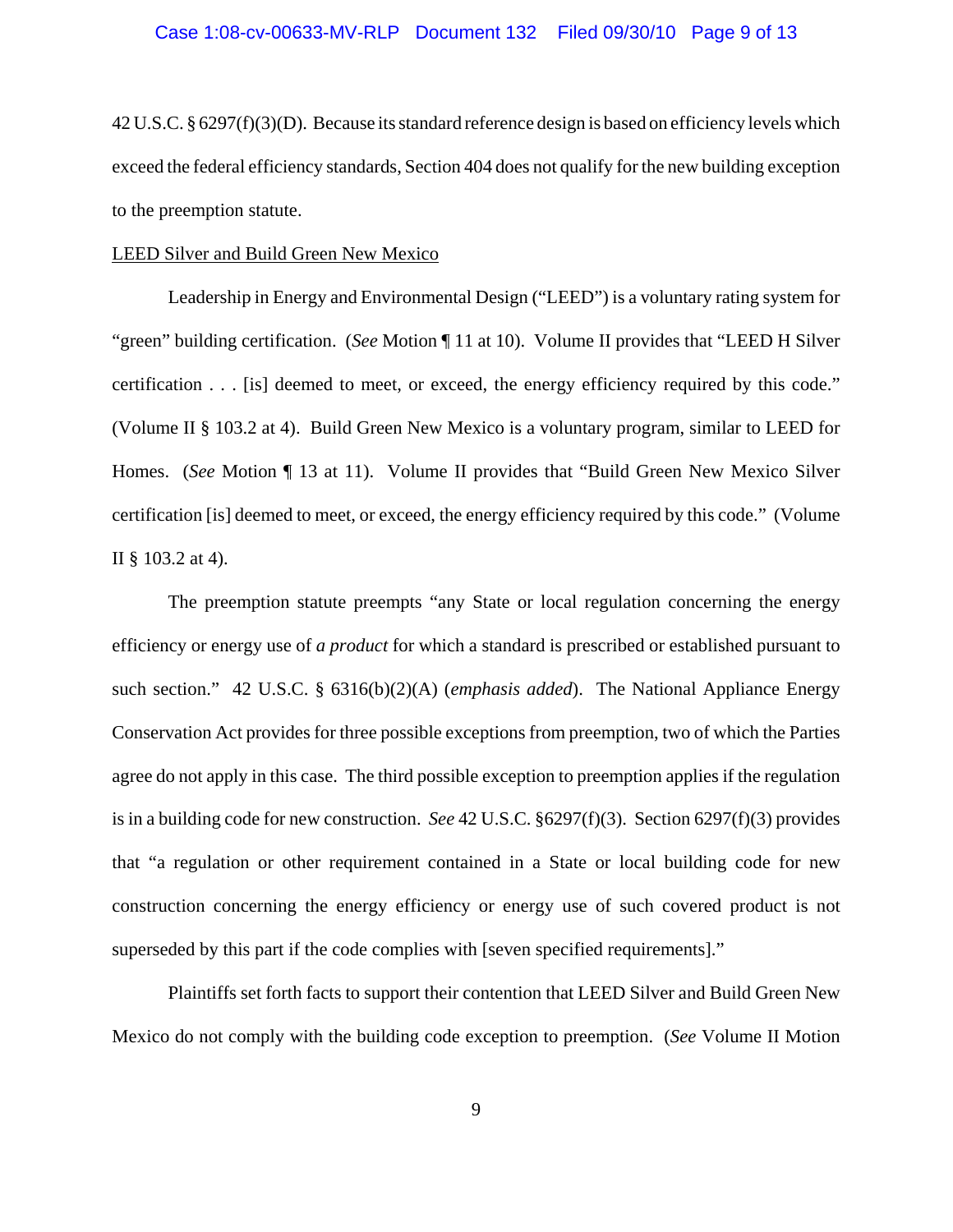## Case 1:08-cv-00633-MV-RLP Document 132 Filed 09/30/10 Page 10 of 13

¶¶ 11-14 at 10-11, 18). However, Plaintiffs do not set forth any facts to show that LEED Silver and Build Green New Mexico fall within the scope of the preemption statute. The preemption statute applies to "products." 42 U.S.C. §  $6316(b)(2)(A)$ . In their Reply (Doc. No. 125 at 6, filed March 12, 2010), Plaintiffs state that LEED Silver (Exhibit 4) and Build Green New Mexico (Exhibit 9), both of which were admitted into evidence during the preliminary injunction hearing (October 1, 2008, Tr. at 126:15-127:24, 194:7-195:9), are regulations concerning energy efficiency or energy use of covered products but do not point to the relevant provisions of LEED Silver or Build Green New Mexico. LEED Silver (Exhibit 4) is 114 pages; Build Green New Mexico (Exhibit 9) is 193 pages. The Court is not obligated to comb the record in order to make a party's arguments for the party. *See Mitchell v. City of Moore*, 218 F.3d 1190, 1199 (10th Cir. 2000).

 In their Motion for summary judgment now before the Court, Plaintiffs seek a declaration that the LEED Silver and Build Green New Mexico paths in Volume II are preempted as a matter of law. (*See* Volume II Motion at 1). Plaintiffs ultimately seek a permanent injunction enjoining the City from enforcing the provisions of Volume II. (*See* Second Amended Complaint at 37, Doc. No. 77, filed January 13, 2009). Plaintiffs rely on the conclusions in the Court's Memorandum Opinion and Order (Doc. No. 61, filed October 3, 2008) in which the Court granted Plaintiff's motion for a preliminary injunction. (*See* Volume II Motion at 18; Mem. Op. and Order, Doc. No. 61 at 21 (stating "*Based on the limited evidence before the Court*, it *appears* that every performancebased option in Volume II of the Code fails to meet at least one of the seven requirements for an exemption from preemption) (*emphasis added*) ). Plaintiff's reliance on the Court's Order granting their motion for a preliminary injunction is unavailing because the Court's Order was based on the standard for granting a preliminary injunction rather than the standard for a motion for summary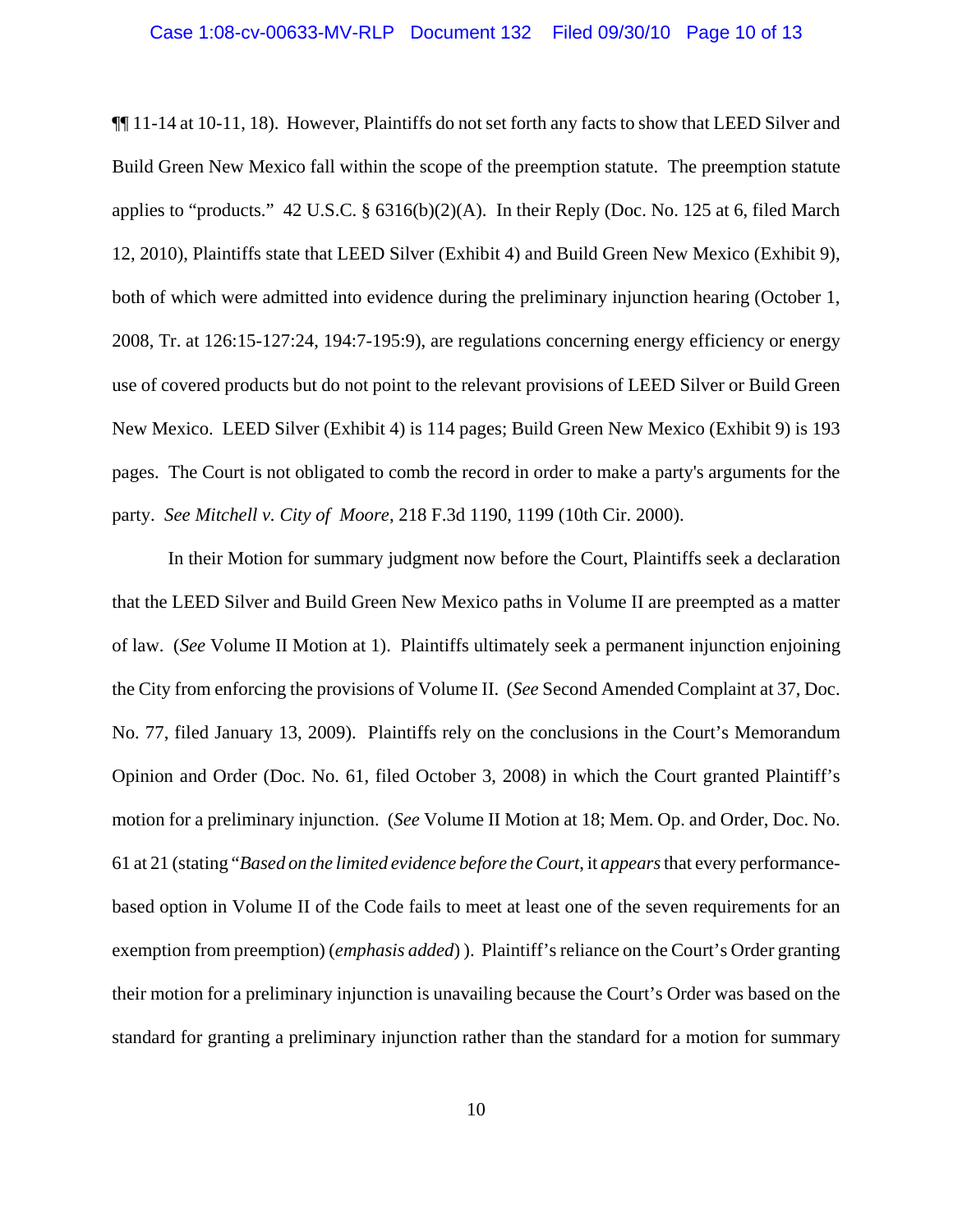## Case 1:08-cv-00633-MV-RLP Document 132 Filed 09/30/10 Page 11 of 13

judgment. A preliminary injunction requires showing only a substantial likelihood of success on the merits whereas a party seeking summary judgment must demonstrate that they are entitled to judgment as a matter of law. *See Prairie Band Potawatomi Nation v. Wagnon*, 476 F.3d 818, 822 (10th Cir. 2007) ("a permanent injunction requires showing actual success on the merits, whereas a preliminary injunction requires showing a substantial likelihood of success on the merits"); Fed. R. Civ. P. 56.

Plaintiffs have not met their initial burden of demonstrating the absence of a genuine issue of material fact and entitlement to judgment as a matter of law as to whether the LEED Silver and Build Green New Mexico compliance paths are preempted. The Court will deny without prejudice that portion of Plaintiffs' Volume II Motion that seeks a declaration that the LEED Silver and Build Green New Mexico paths are preempted.

## **Replacements Motion**

Plaintiffs filed their Renewed Motion (Doc. No. 91, filed September 4, 2009 ("Replacements Motion")) seeking a partial summary judgment declaring that the City of Albuquerque 2007 Energy Conservation Code, Volumes I and II, to the extent they apply to replacements, repairs, renovations, changes in space conditioning, changes in occupancy, and alterations that would require use of HVAC products or water heaters at energy efficiency levels more stringent than the applicable federal standards, are preempted by federal law.

The Court has concluded that the prescriptive provisions of Volumes I and II are preempted by federal law. Volumes I and II are, therefore, partially invalid. "[B]efore a partially invalid statute . . . can be held to still be in force it must satisfy three tests." *New Mexico v. Spearman*, 503 P.2d 649, 651 (N.M. Ct. App. 1972). The Parties have not addressed whether the prescriptive provisions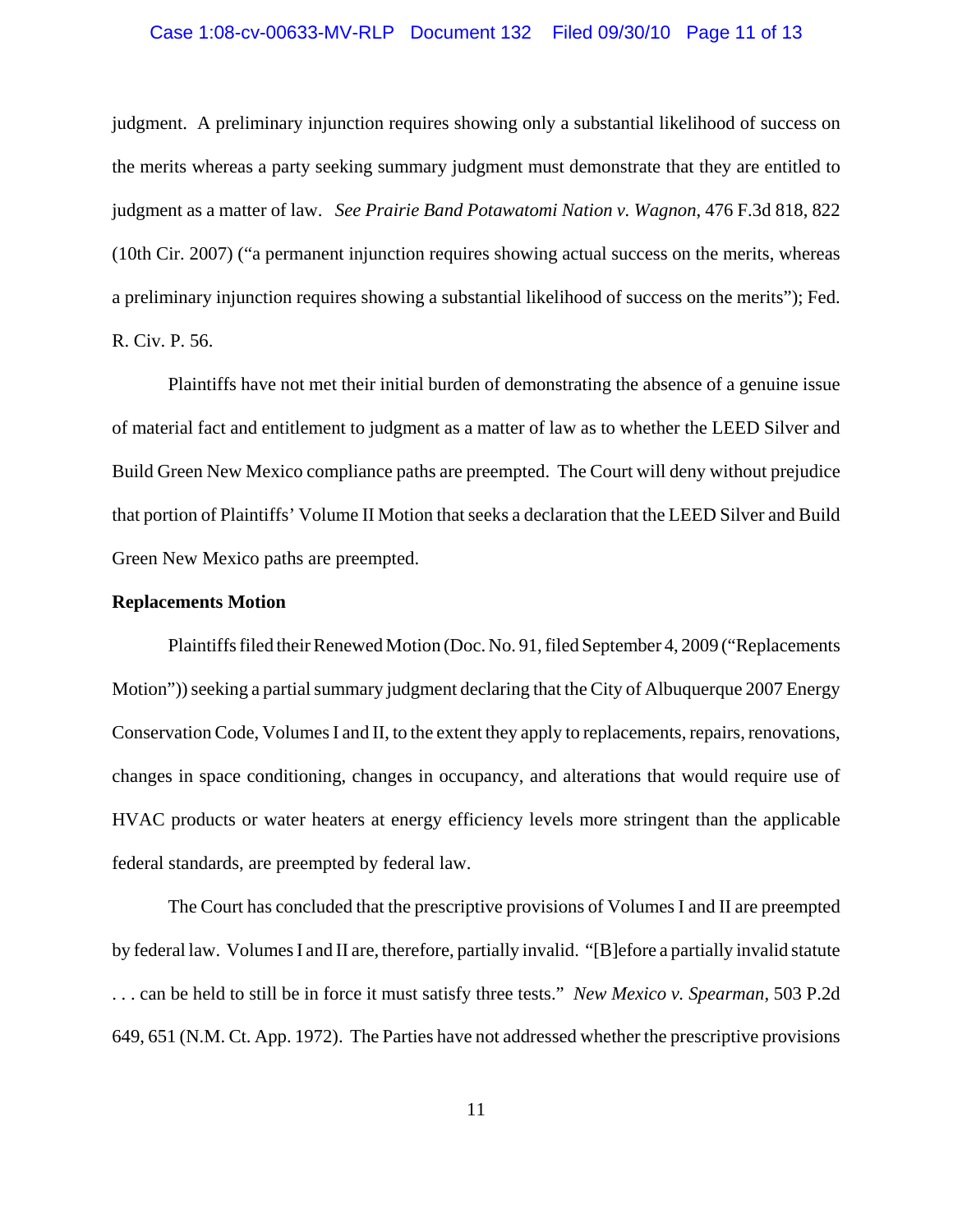## Case 1:08-cv-00633-MV-RLP Document 132 Filed 09/30/10 Page 12 of 13

of Volumes I and II are severable, that is whether the remainder of Volumes I and II can be held to still be in force. *See Minnesota v. Mille Lacs Band of Chippewa Indians*, 526 U.S. 172, 191 (1999) ("The inquiry into whether a statute is severable is essentially an inquiry into legislative intent"). The Court declines to rule on Plaintiffs' Replacements Motion until after it determines whether the preempted prescriptive provisions are severable. *See Stafford v. United States*, 208 F.3d 1177, 1179 (10th Cir. 2000) (court has inherent power to regulate docket and promote judicial efficiency). The Court will deny Plaintiffs' Replacements Motion without prejudice. Plaintiffs may refile their Replacements Motion if the Court determines that the prescriptive provisions are severable.

## **IT IS SO ORDERED.**

Dated this 30th day of September, 2010.

 $\frac{1}{2}$  **MARTHA VÁZQUEZ**

 **UNITED STATES DISTRICT JUDGE**

*Attorneys for Plaintiffs:*

Douglas A. Baker Atkinson, Thal & Baker, P.C. 201 3rd St. NW #1850 Albuquerque , NM 87102-3348

John R. Cooney Leslie M Padilla Modrall Sperling Roehl Harris & Sisk PA PO Box 2168 Albuquerque , NM 87103